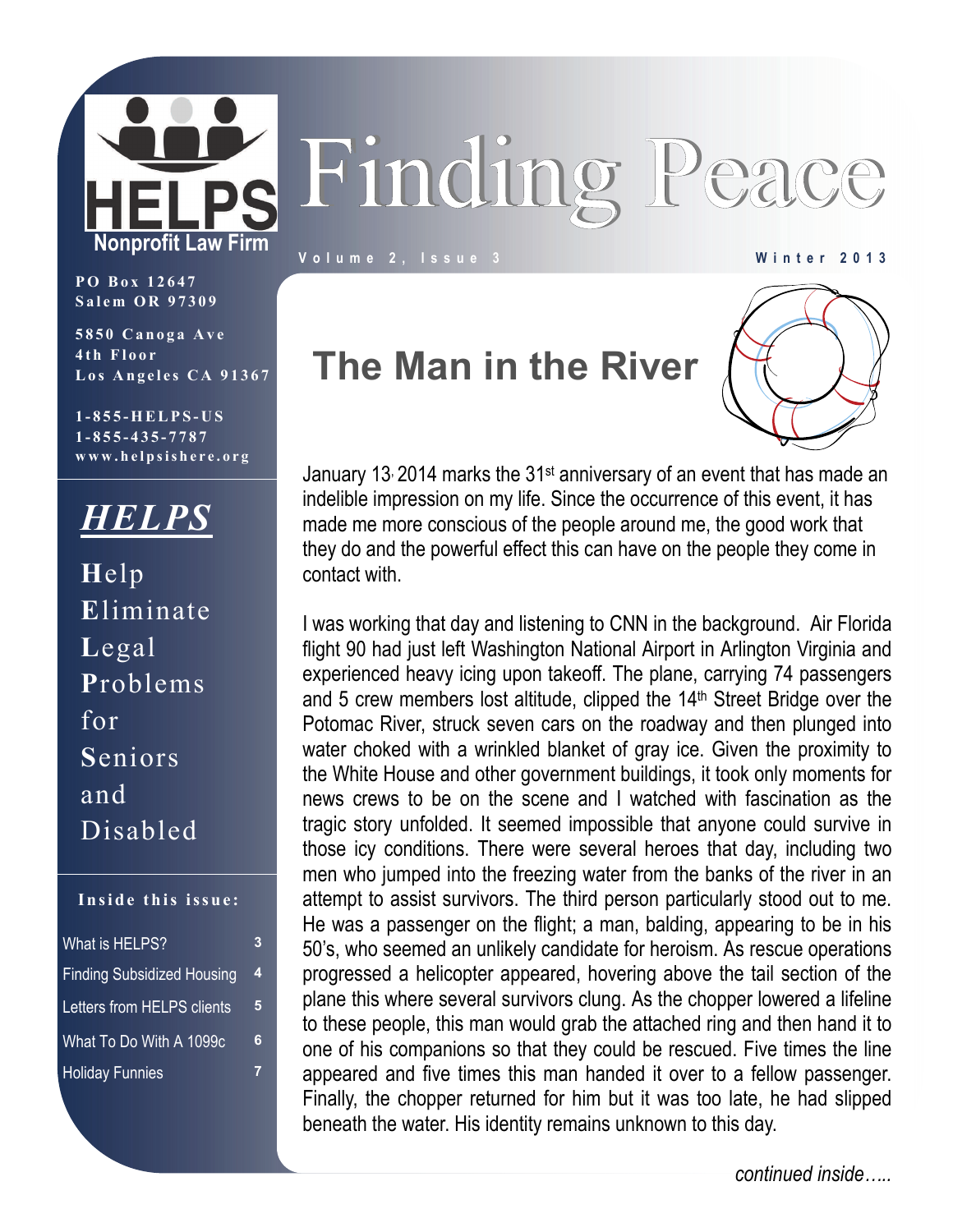In my mind there are many types of heroes. The action by this man was an obvious and extreme act of valor by someone who was presumably an ordinary sort of person thrust into an extraordinary situation. He must have understood at some point during the ordeal that he was most likely sacrificing his life for others, yet he persevered.

Indonesian president [Susilo Bambang Yudhoyono](http://www.goodreads.com/author/show/771738.Susilo_Bambang_Yudhoyono) states, "There are two kinds of heroes. Heroes who shine in the face of great adversity, who perform an amazing feat in a difficult situation. And heroes who live among us, who do their work unceremoniously, unnoticed by many of us, but who make a difference in the lives of others. Heroes are selfless people who perform extraordinary acts. The mark of heroes is not necessarily the result of their action, but what they are willing to do for others and for their chosen cause. Even if they fail, their determination lives on for others to follow. The glory lies not in the achievement, but in the sacrifice."

I will forever remember the man in the Potomac River on that cold, snowy, January day. That type of heroism that is rare and thankfully most of us will never be called upon to make a choice that would require us to sacrifice our lives. The second type of heroism referenced by Mr. Yudhoyono is much more common; people who do their work without much fanfare, who are frequently unnoticed and often unappreciated.

At this time of year, as we celebrate many things, may we all show appreciation for those who have, and those who are, quietly making a difference in the lives of others. They often sacrifice in ways we will never know. We too, should never forget that it is possible for each of us to be a quiet hero in the life of someone in need.



 *By Duane Matthews ~ HELPS Director* 

 *1-855-435-7787 www.helpsishere.org*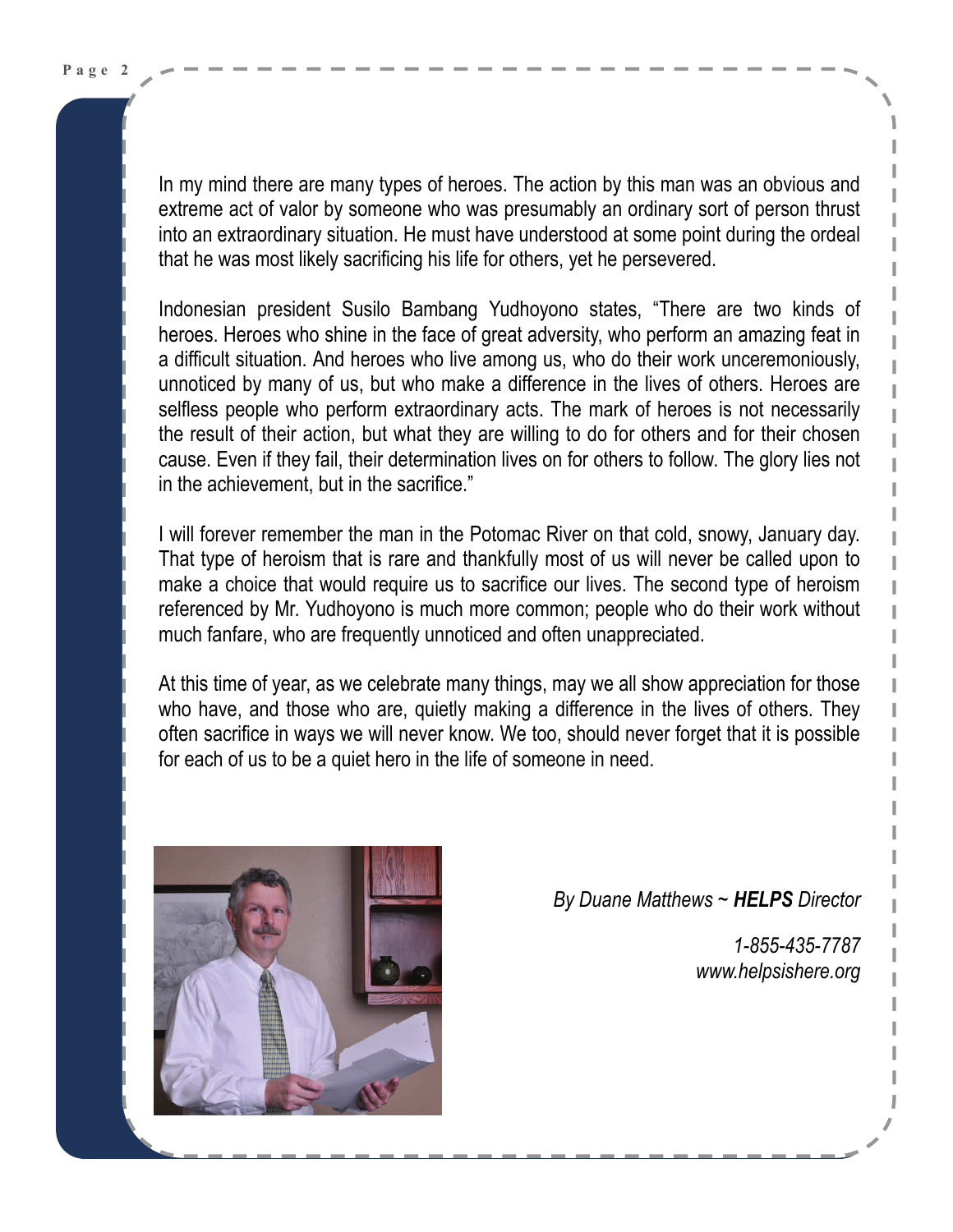# **What is** *HELPS***?**

#### *Are you being harassed by collectors for debts you cannot pay? Is your income Social Security, retirement, veteran benefits, or disability? Did you realize that this income is protected by federal law?*

Under federal law when you are represented by an attorney, collectors may no longer contact you by phone or mail. When you enroll with *HELPS* Nonprofit Law Firm, we send letters to your collectors advising them that we represent you for purpose of communication. The calls stop! Peace returns to your life. Visit our website www.helpsishere.org and listen to actual **HELPS** clients explain how HELPS changed their lives.

*HELPS* assists you in dealing with collectors you cannot pay - such as: credit cards, medical bills, signature loans, old judgments, and other debt. If you own a car or home that you intend to keep, you continue to pay the lender as agreed.

*HELPS* does not negotiate with creditors, *HELPS* does not file bankruptcy.

If you have questions or want to enroll call us toll free at: 1-855-435-7787; we are always available to answer your questions. When you decide to enroll we will need to know the name of your creditor(s), their mailing address and the account number(s). You will be asked a few brief questions to confirm that you qualify for *HELPS*. If you prefer, you may request an enrollment form and return it to us by mail or over the internet. When you enroll we will write your creditors and demand that their contact with you stop immediately. This very day you can have an attorney to refer your collectors! No more calls and letters!

### *HELPS* **is very affordable and is based on your household income.**

### **FEE GUIDELINES**

We never turn down a qualified senior.

| Household monthly income | One time enrollment fee | Monthly maintenance fee |
|--------------------------|-------------------------|-------------------------|
| \$750 or less            | \$0                     | \$10                    |
| \$750 to \$1,250         | $$125*$                 | \$20                    |
| \$1,250 or more          | $$250*$                 | \$20                    |

\*If needed, payment arrangements can be made for the enrollment fee. We are here to share the burden and help bring peace back to your life.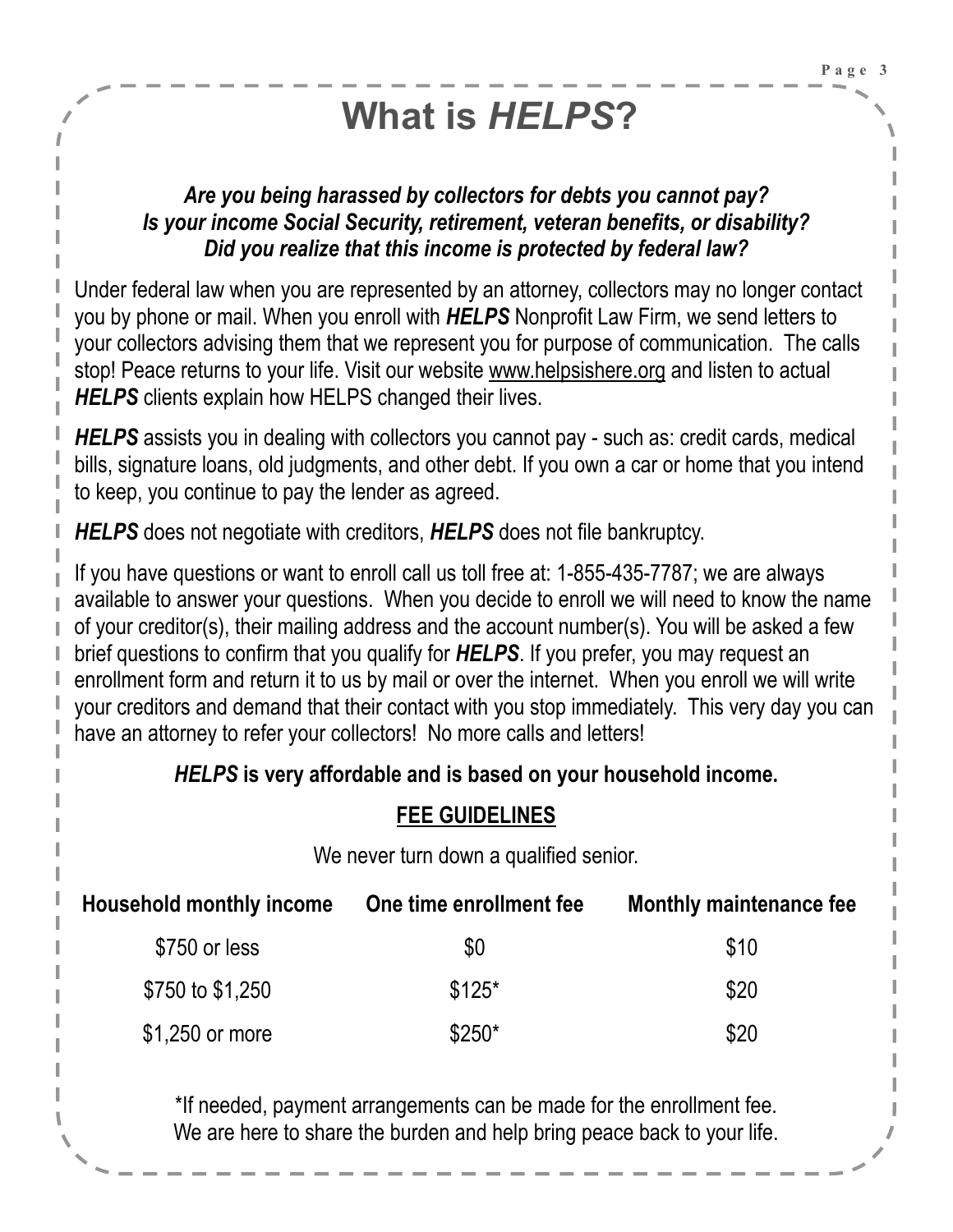# **Tips On How To Find Subsidized Housing**

**By Cynthia Heirs ~** *HELPS Housing Volunteer* 

Here are some tips in finding subsidized housing (housing based on your income and subsidized by Federal or State programs to make it affordable).

1. Contact your county housing authority where you want to live. They usually have a list of subsidized housing for that county. Call and ask them to send you a list and an application for the types of subsidies they offer. Many offer Public Housing. Some of the Public Housing units are just for seniors and disabled person. Many offer Section 8 assistance that will allow assistance to stay in the home you are in. If you own a mobile home you may qualify for space rent assistance. Landlords **are not** required to take a Section 8 Voucher. The housing authority may also know of other properties in the county, managed by companies that offer subsidies.

**Note:** *Most subsidies are based on your income and only charge you 30 percent of your adjusted monthly gross income minus a utility allowance.*

2. If you have a senior and/or disabled case worker, contact your case worker and see if they can send you a list of apartments in the area that are subsidized.

3. Look on the internet and type in "subsided housing" in the city you want to live in and see what information is available, e.g.: "subsidized housing, Fresno, CA".

4. USDA Rural Development also has many properties that offer subsidized housing. The priority for many of their lists depends on your income. Some priorities are based on employment.

This best website to find this information throughout the United States concerning USDA rural development housing is: <http://rdmfhrentals.sc.egov.usda.gov>

Once you get to the site page you will see a map showing all the states. Click on the state you want, and then click on the county. You will see a list of apartments in each city that has USDA housing, showing how many units they offer, size of units, and if they are subsidized or not. Some will even state if they are family units or senior units. Then you would contact the manager of that complex and request an application. Be sure to talk slowly and leave a complete name and address including zip codes so they will have the information. You should check back in a few days to confirm they have received your message.

You can contact places all over the United States, but before you move ask for pictures and check out BLOGS on the internet to see what people say about the apartments. Call the Chamber of Commerce and ask questions. You can never ask too many questions.

Good Luck!! Sincerely, Cynthia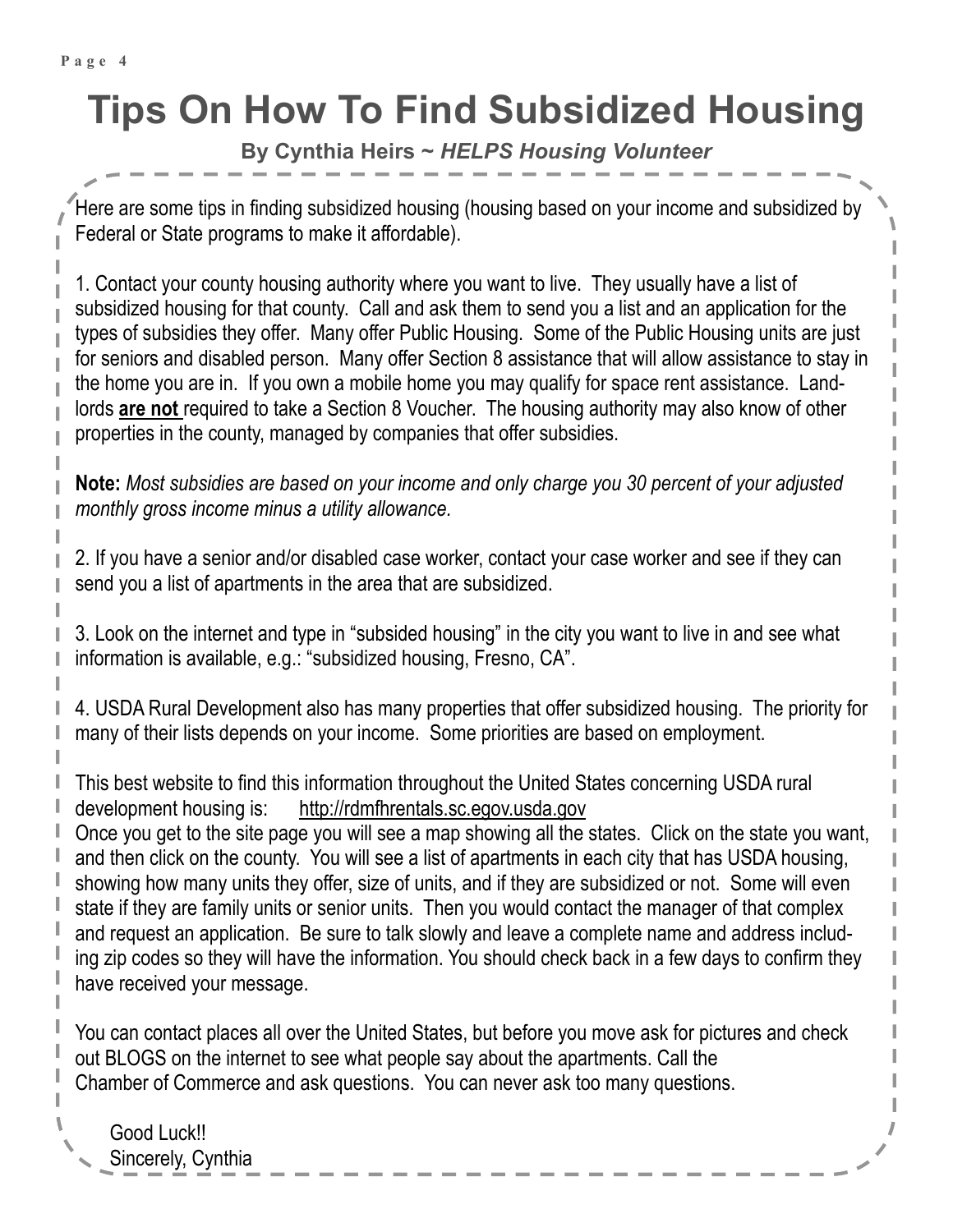## **Letters from HELPS Clients**

#### "Dear HELPS,

This expression comes with deep, deep, deep respect. You have been so understanding with me; it seems I am getting more confused now, so thanks to you for your patience."

\_\_\_\_\_\_\_\_\_\_\_\_\_\_\_\_\_\_\_\_\_\_\_\_\_\_\_\_\_\_\_\_\_\_\_\_\_\_\_

**Unsigned** 

"HELPS:

Thank you for always being there. HELPS is a very important part of my life.

Because of the generous and kind people who work for senior citizens like myself, life is much better for me. My health is improved so much because HELPS has taken so much stress out of my financial worries. Bless each and every one of you.

From a very happy HELPS client, SM"



"To all who helped me with my debt; This is the first time in 25 years that I don't have a dark cloud over me. I'm now not afraid to answer my phone, nor am I ashamed. I've told several people about HELPS… it has also helped with my health. Blood pressure is in a good range now. Thank you, Thank you.

Sincerely, BH"

"Dear HELPS,

This thanks comes to you with deep respect. I am so grateful for your services. A huge burden will be lifted off of me.

\_\_\_\_\_\_\_\_\_\_\_\_\_\_\_\_\_\_\_\_\_\_\_\_\_\_\_\_\_\_\_\_\_\_\_\_\_

\_\_\_\_\_\_\_\_\_\_\_\_\_\_\_\_\_\_\_\_\_\_\_\_\_\_\_\_\_\_\_\_\_\_\_\_\_

Sincerely, CR"

"Dear HELPS,

Thank you for what you do. You have brought me help and peace of mind!

Regards, HL"

*We would love to hear your story about how HELPS has changed your life. Please send your story to: HELPS Nonprofit Law Firm PO Box 12647, Salem, OR 97309. These stories may be printed in future issues of "Finding Peace."*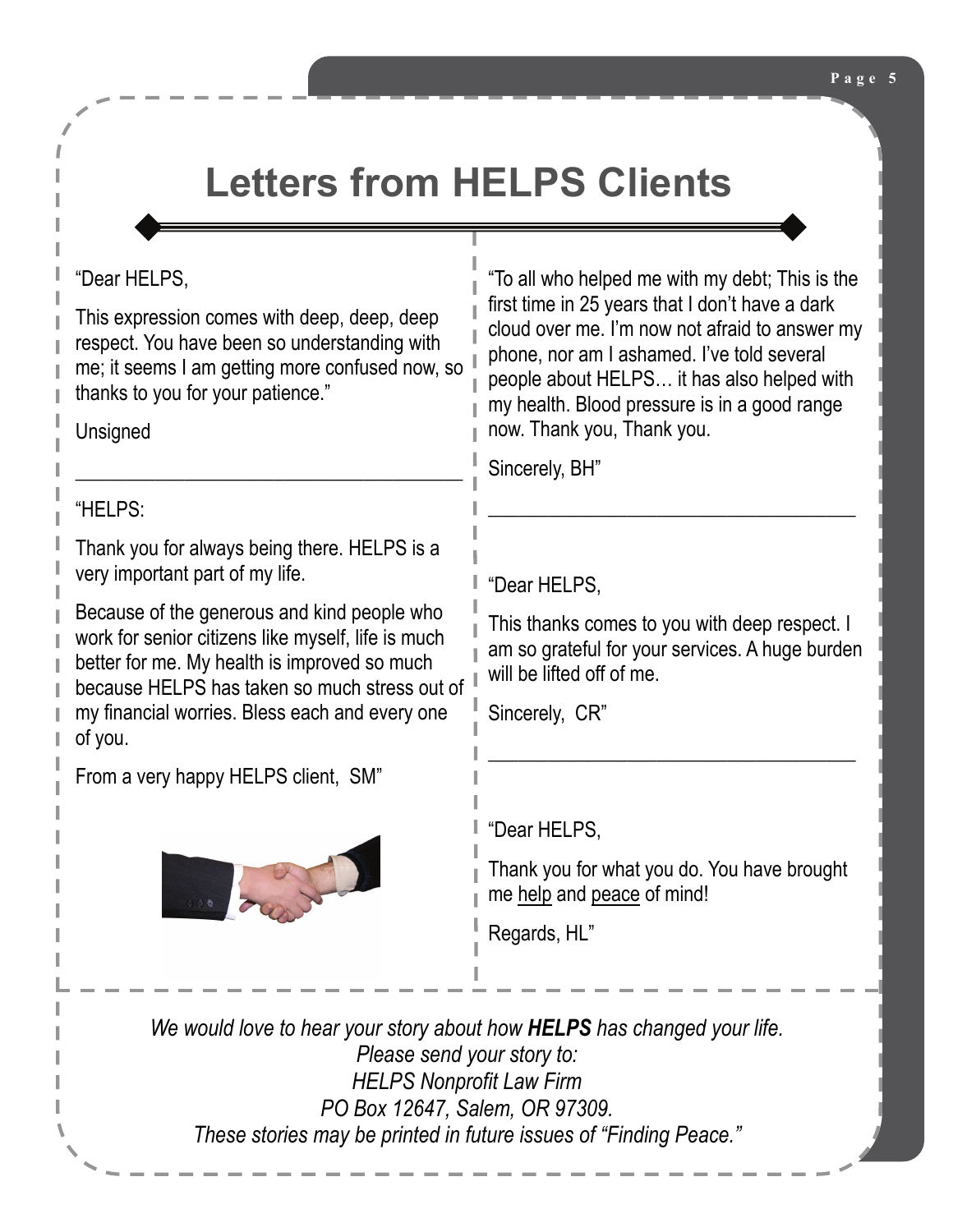### **What To Do With A 1099c?**

**By Duane Matthews ~** *HELPS Director*

What happens when you receive form 1099c from the IRS?

As we approach the end of the year, it becomes a common occurrence for the IRS to send our office a flurry of forms known as 1099c. These are intended for our clients who have had debt forgiven during the preceding year. You may also receive these directly in the mail from the IRS.

Oftentimes, these forms can be intimidating as is nearly any communication received from the IRS. In fact, as strange as it may seem, collection agencies may use the threat of debt cancellation as a collection tactic; telling you that if you don't pay them they will cancel the debt and then you will have to deal with the IRS. This could scare anyone! The idea behind form (1099c) is that you would normally be responsible for paying taxes on the cancelled debt amount which could possibly be significant.

Here is where we can all pause and take a deep breath. Six years ago, Congress passed the *Mortgage Forgiveness Debt Relief Act of 2007,* which also covers debt cancellation for persons who are considered to be insolvent. This is great news for our *HELPS* clients. For amounts forgiven prior to January 1, 2014, the law states that as long as a person is insolvent (their total debts are more than their total assets); they may submit form 982 with their tax return which will allow this money to be exempt from being taxed.

What happens if you do not normally file a tax return? You can simply send form 982 to the IRS along with a very simple form that lists your debts and your assets. Be aware that if the amount to be forgiven is significant, the IRS may request that you submit a simple tax return for that year.

*HELPS* staff is available to answer your questions regarding form 1099c. Remember, this is a good thing! It means that your debt is truly being cancelled and as long as you qualify (nearly everyone does) you will not be paying taxes on the amount listed.

*[As of this writing, unless Congress has acted to extend the law, the Mortgage Forgiveness Debt Relief Act of 2007 is set to expire on January 1, 2014. Should Congress fail to extend the law, HELPS clients may still receive assistance by contacting our office. We will help you to contact your local Taxpayer Advocate Service. They are a local advocate that can help you. Often we can obtain uncollectable status with the IRS for our clients by working with these advocates. It is important to deal with federal tax issues in a timely manner.]*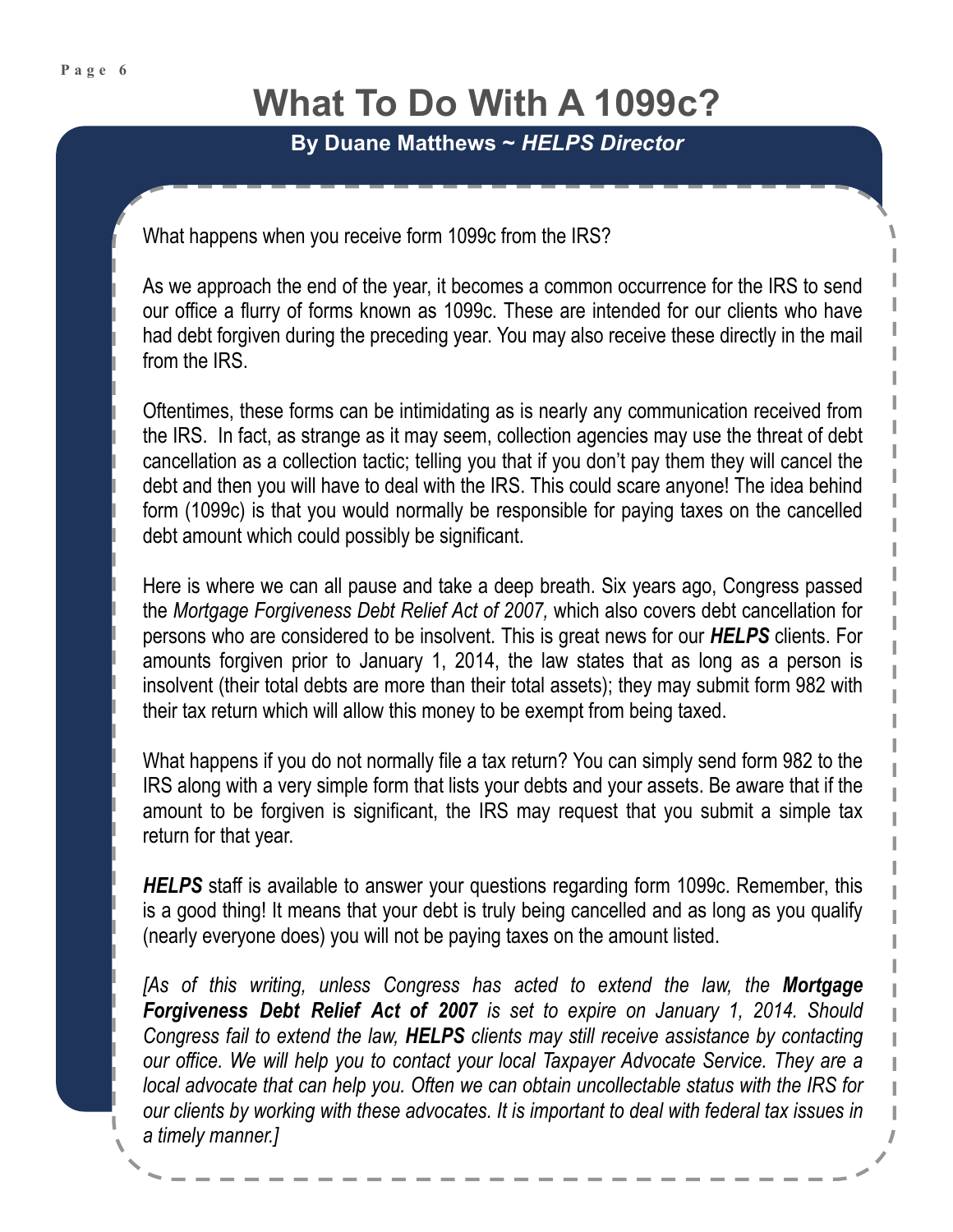# **Happy Holidays from all of us here at HELPS**

### **REMEMBER THIS AT CHRISTMAS TIME**

**According to the Alaska Department of Fish and Game, while both male and female reindeer grow antlers in the summer each year, male reindeer drop their antlers at the beginning of winter, usually late November to mid-December. Female reindeer retain their antlers till after they give birth in the spring.** 

**Therefore, according to EVERY historical rendition depicting Santa's reindeer, EVERY single one of them, from Rudolph to Blitzen, had to be a girl.** 

**We should've known... ONLY women would be able to drag a fat man in a red velvet suit all around the world in one night and not get lost.** 

### **ANYTHING BROKEN?**

**Don was tasked with bringing the Christmas decorations up from the basement, and start decorating the house and tree. During one trek up the stairs, heavily laden with boxes, he slipped and luckily only fell about two steps before landing square on his behind.** 

**His wife heard the noise, and yelled, "What was that thump?"** 

**"I just fell down the stairs," he explained.** 

**She rushed into the room, "Anything broken?!"** 

**"No, no, I'm fine."** 

**There was just a slight pause before his loving wife said, "No, I meant my decorations. Are any of them broken?"**